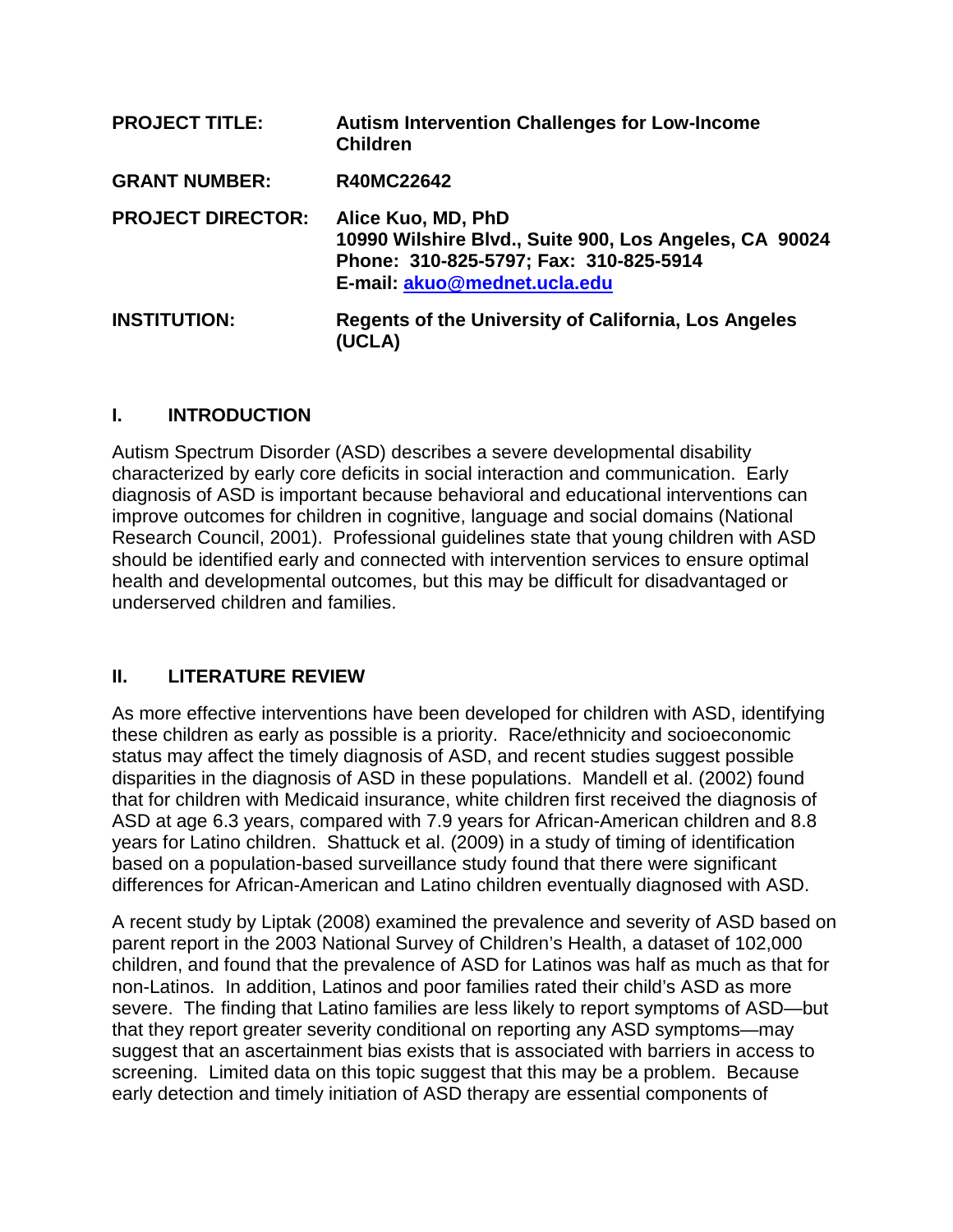successful therapy, ethnic barriers to access to ASD services and interventions have potentially profound implications for the children and families involved.

It has been well-established that mothers of children with developmental disabilities are at risk for experiencing greater parental stress than mothers of typically developing children (Hodapp, Ricci, Ly & Fidler, 2003; Johnston et al., 2003), and additional studies suggest that mothers of children with ASD may experience higher levels of stress than mothers of children with other disabilities (Blacher & McIntyre, 2006; Kasari & Sigman, 1997). Given the challenges that are often associated with accessing services for ASD (e.g., obtaining an Individualized Education Plan through a school district, or accessing IDEA Part C services), level of parental stress is an important factor to consider when evaluating the extent to which underserved children with ASD are receiving the appropriate level of services.

Parent report of diagnosis and severity of ASD may yield an inaccurate representation of with the true extent of ASD, and accordingly of barriers in access to services. For children with limited access to mental health or developmental services, the diagnosis of ASD is often based on school assessments, which vary widely and have as their goal to determine eligibility for special education services. In addition, parent report of severity is based on the parents' perception of the impact the child's ASD has on them rather than a formal diagnosis of severity based on actual symptomatology.

These studies point to the concerning possibility that ASD is being under-treated at younger ages in traditionally underserved children, such as poor children and Latino children, and especially in those with less severe symptoms. Reasons why families whose children with ASD are not being treated early include the following: (1) parents in underserved settings may not have the resources necessary to access services; (2) parents in underserved settings may be to stressed to go through the necessary steps to access services; and (3) parents may not prioritize accessing services if their perception of their child's developmental level is not "too delayed." The finding that the lowest preschool prevalence of ASD occurred in children living in poverty who were younger than the age of six years is concerning because early identification is critical to comprehensive early intervention programs for optimizing developmental outcomes.

With these factors in mind, we sought to determine factors which contribute to the use of early intervention (EI) services in children with ASD from underserved families. We define underserved as low-income (i.e., receiving government assistance) or never having accessed services before.

# **III. STUDY DESIGN AND METHODS**

### *Population*

Children with an existing diagnosis of ASD were recruited from five study centers across the country: University of Washington, University of Michigan, Kennedy Krieger Institute, Florida State University and UCLA. IRB was obtained at all five sites. Inclusion criteria included children age between 2-5 years, diagnosis of ASD confirmed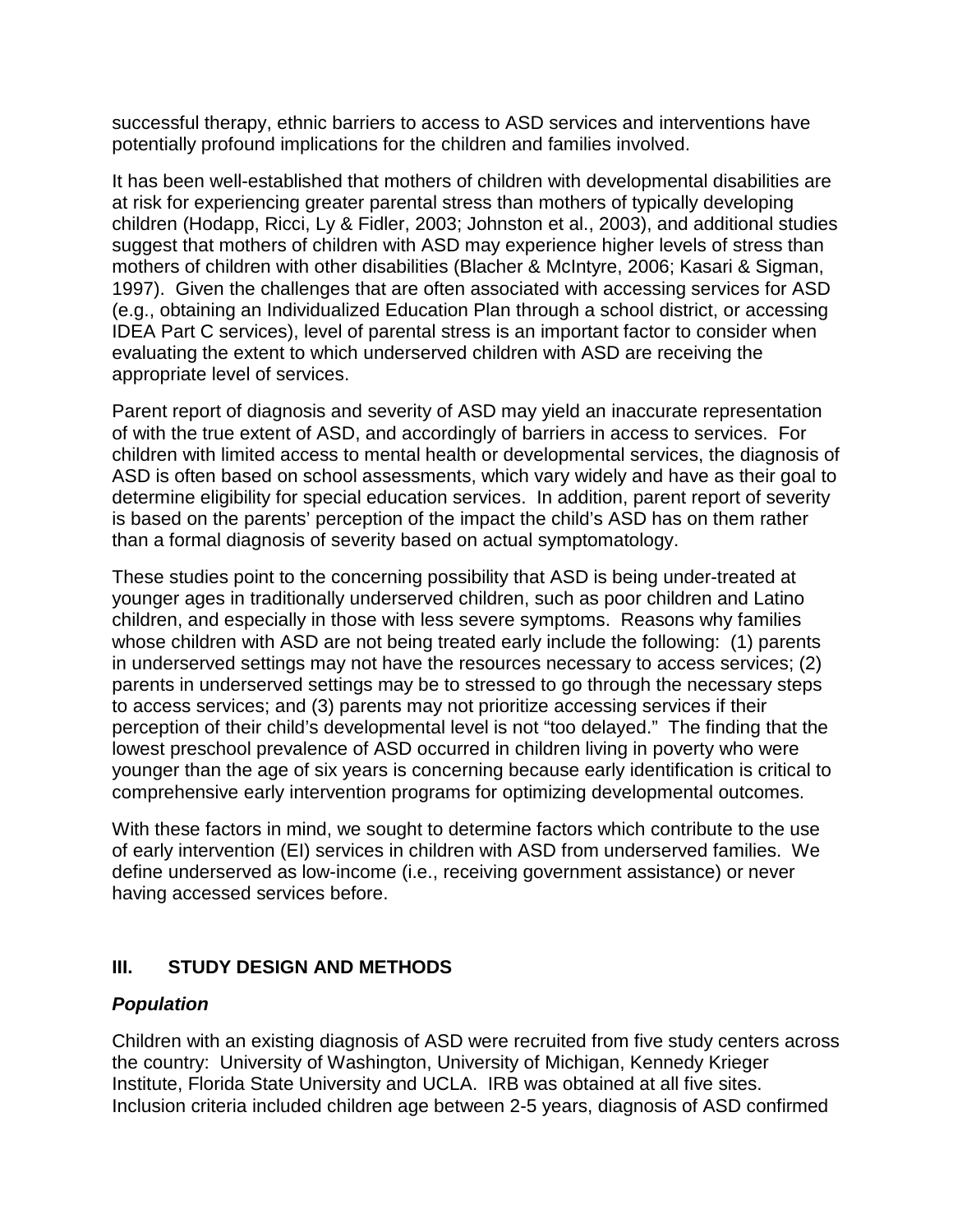with the ADOS, and reported lack of resources as defined by receiving government assistance such as Medicaid health insurance or never having previously accessed services for ASD. Recruitment occurred over 23 months (from August 2009 through July 2011), and data were collected on 119 subjects across the 5 sites.

### *Measures*

#### **Dependent Variable**

Our outcome of interest in this analysis was the number of services or interventions the child was receiving prior to this study. The outcome variable was coded as "none", "one service" or "two or more services."

#### **Covariates**

Covariates of interest included child, parent, and family information, measures of parental stress, parent's perception of child's developmental level, and a measure of the adequacy of physical and human resources available to the family.

### *Child, parent, and family information*

These covariates included child's age, child's gender, child's ethnicity, language child hears most at home, mother's education, mother's employment status, and caregiver's perception of child's developmental level. Child's age was calculated in months from date of birth to date of entry into the study. Child's ethnic background was categorized as White, African American, Latino, and Other (Asian, Native American, and Pacific Islander were placed into the "other" category). Mother's educational background was collapsed into high school diploma/GED or less versus some college/vocational school or higher. The language child hears most at home was coded as "English" or "not English." Mother's employment status was left as originally categorized: unemployed, part-time, and full-time. Caregiver's perception of child's developmental level was dichotomized as "behind age level" or "at age level or above".

### *Child's developmental status*

The *Mullen Scales of Early Learning* (Mullen, 1995) was administered to obtain ageequivalent scores across the following four domains of cognitive functioning: Visual Reception, Fine Motor, Receptive Language, and Expressive Language. This scale is designed for young children, and allows the examiner to evaluate the child's relative strengths and abilities. The age-equivalent developmental quotient (DQ) scores were used to determine the extent to which the caregiver's perception of the child's developmental level was accurate.

#### *Measures of parental stress*

Parental stress was measured with the Parenting Daily Hassles survey (Crnic and Greenberg, 1990). This is a 20-item measure of typical everyday events in parenting and parent-child interactions. For the Frequency Subscale, in response to each item, the caregiver rates the frequency of occurrence on a 5-point scale (never=0, rarely=1,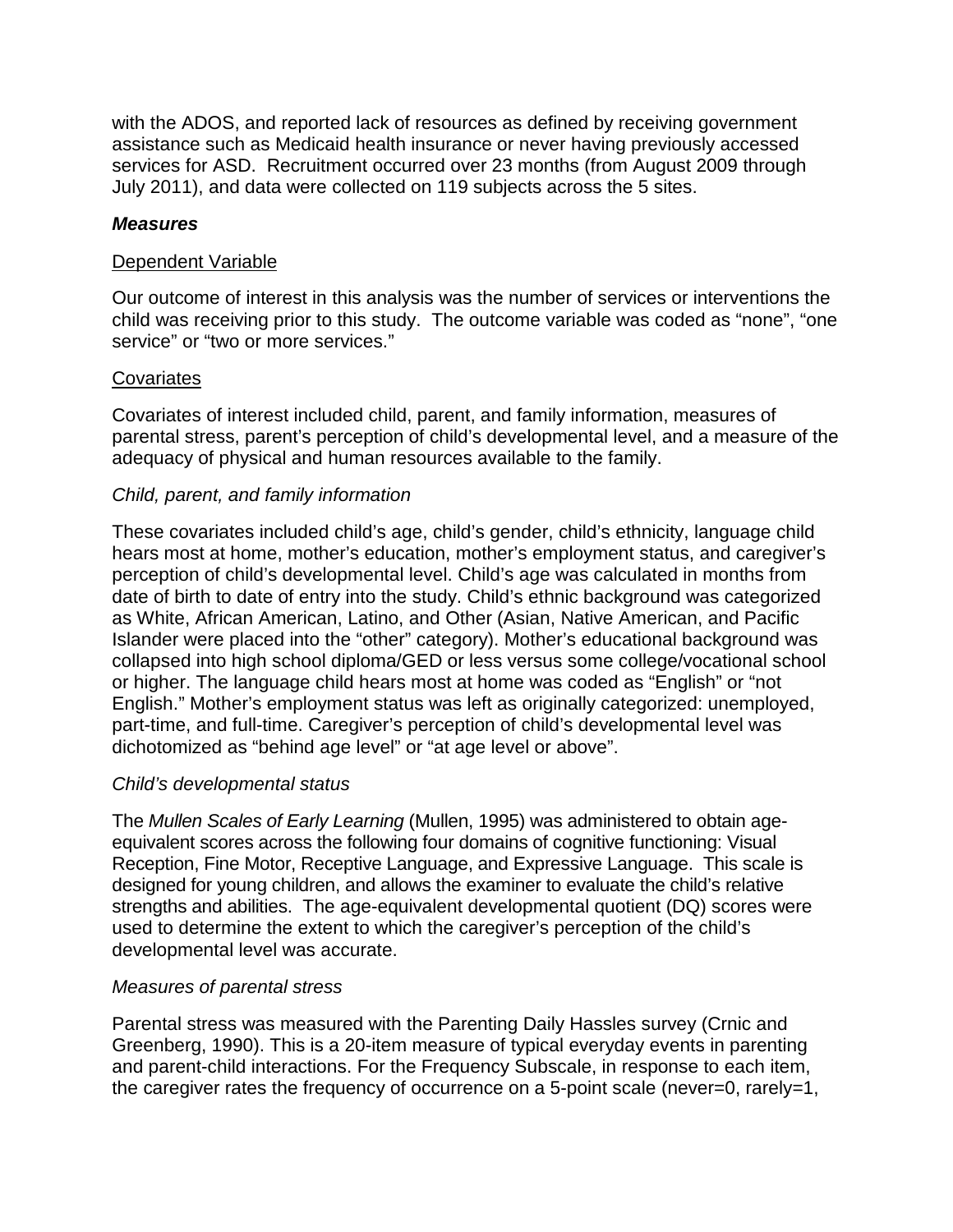sometimes=2, a lot=3, constantly=4). A frequency scale score is calculated as the sum of the frequency ratings on all 20 items and treated as a continuous variable in the analysis. A frequency scale score of 37 (SD=7) is considered to be average. If less than a third of the items were missing, total scores were imputed using the Expectation Maximization (EM) algorithm.

### *Measure of available resources*

This measure was acquired from the Family Resource Scale survey (Dunst and Leet, 1987). This scale is based on a needs hierarchy from basic physiologic needs (e.g., nutritional) to generativity or growth-oriented needs (e.g., planning for and contributing to the future). There are 30 items answered on a 5-point scale (or Not Applicable), ranging from not at all adequate (1) to almost always adequate (5). A total FRS score is calculated as the sum of ratings on all 30 items. A higher FRS score means more optimal with respect to adequacy of personal and family resources, and the average FRS for a family is 117 (SD=18). Similar to the PDH, if less than a third of the items were missing, total scores were imputed using the EM algorithm.

# *Data Analysis*

All analyses were performed with SAS, version 9.2 (Cary, NC). No site differences were identified in our exploratory analyses; therefore, the data across all 5 sites were aggregated.

Because the categories for our outcome variable had a natural ordering, but may not be equally spaced, we fit a sequence of ordinal logistic regression models. To build our full ordinal logistic regression model, we first conducted simple ordinal logistic regressions between each potential predictor and the outcome. This initial bivariate analysis was used to assess statistical associations to determine candidate predictors for our ordinal logistic model. Correlations and tests of association were also conducted amongst each of the potential predictors. We wanted to control for child's age and gender in our final model, although they were not primary covariates of interest. The final model was built using forward selection and included the following covariates: child's gender, child's age, language child heard most at home, mother's education, mother's employment status, child's developmental level, and PDH frequency scale score. Preliminary analyses demonstrated that language heard most at home and ethnicity were highly correlated. From a theoretical standpoint, language could be a barrier for parents in initiating services for their children. Thus, this covariate was chosen as a candidate predictor in lieu of child's ethnicity.

# **IV. DETAILED FINDINGS**

# *Descriptive Statistics*

Of the 119 eligible participants, 27 were receiving no other services or interventions prior to entering the study, 33 were receiving one service/intervention, and 59 were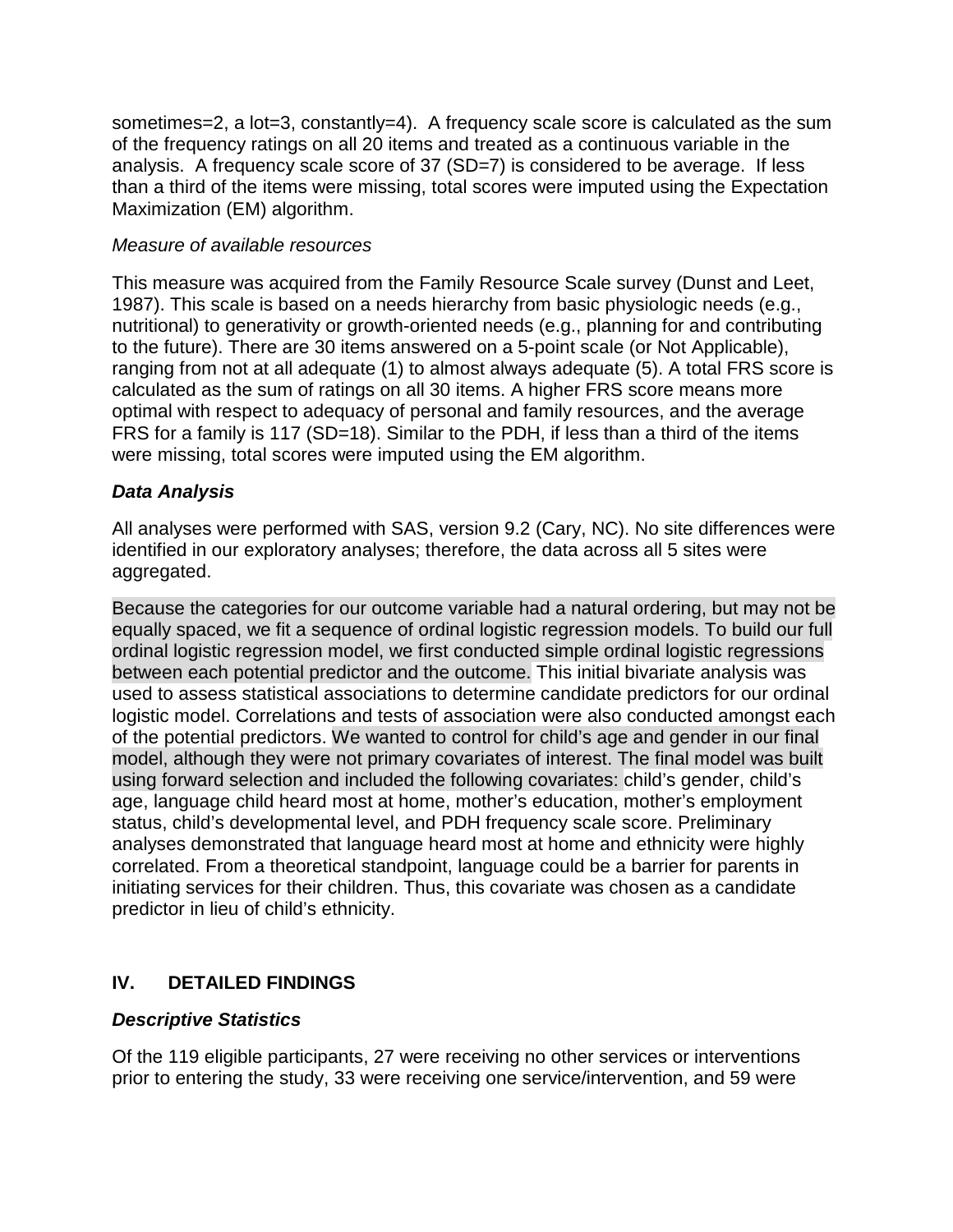receiving two or more services. 47% of Latinos spoke a language other than English at home. In addition, 67% of Latina mothers had a high school diploma/GED or less.

# *Child's Developmental Level and Mullen Developmental Quotient*

We were interested in whether a parent's perception of their child's developmental level was associated with the actual developmental level measured by a formal assessment. We used the child's Mullen DQ score as a measure of the actual developmental level. Parent's perception of their child's development was fairly accurate, with a mean Mullen DQ score of 85 (SD=26) for those that were perceived to be at or above child's developmental level and 56 (SD=23) for those perceived to be behind age level  $(T=4.26, p<0.001)$ .

# *Bivariate Analysis*

The odds that Latinos received more services was 0.2 (95% CI: 0.064, 0.620) compared to Whites (p=0.005). There was a trend toward receiving fewer services among those who heard another language at home compared to those who heard mostly English (OR=0.42; 95% CI: 0.161, 1.091; p=0.071). The odds that mothers who worked full-time received more services was 0.377 (95% CI: 0.133, 1.071) compared to mothers who worked part-time (p=0.042). Finally, parents who perceived their child's developmental level to be at or above age level were less likely to receive more services (OR=0.337; 95% CI=0.114, 0.990) than parents who perceived their child's developmental level to be behind age level (p=0.052).

# *Multivariate Analysis*

Our final ordinal logistic regression model included the following predictors: child's gender, child's age, language child heard most at home, mother's education level, mother's employment status, parent's perception of child's developmental level, and PDH frequency scale score. Mothers whose education included some college/vocational school or higher had 2.4 greater odds of receiving more services than mothers who had a high school diploma or less (95%CI: 0.996, 5.796; p=0.043). Mothers who worked full-time had 0.3 (95% CI: 0.087, 0.850; p=0.013) times the odds of receiving a greater number of services compared with mothers who worked part-time. Furthermore, the odds associated with receiving a greater number of services among parents who perceived their children to be at or above age level were 0.2 (95% CI: 0.074, 0.762; p=0.021) times that of parents who perceived their children to be behind age level. While a one unit increase in PDH frequency scale score was associated with lower odds of receiving a greater number of services (OR=0.978; 95% CI=0.953, 1,005), this relationship was not statistically significant (p=0.177). Those who heard a language other than English most at home had 0.4 lower odds of receiving more services than those who heard English most at home (95%CI: 0.135, 1.086; p=0.068); this result was not quite statistically significant, however with greater power, we may be better able to discern this relationship. In addition, females had higher odds of receiving a greater number of services compared to males (OR=2.37; 95% CI: 0.795, 7.063; p=0.119) and each month increase in age was also associated with receiving more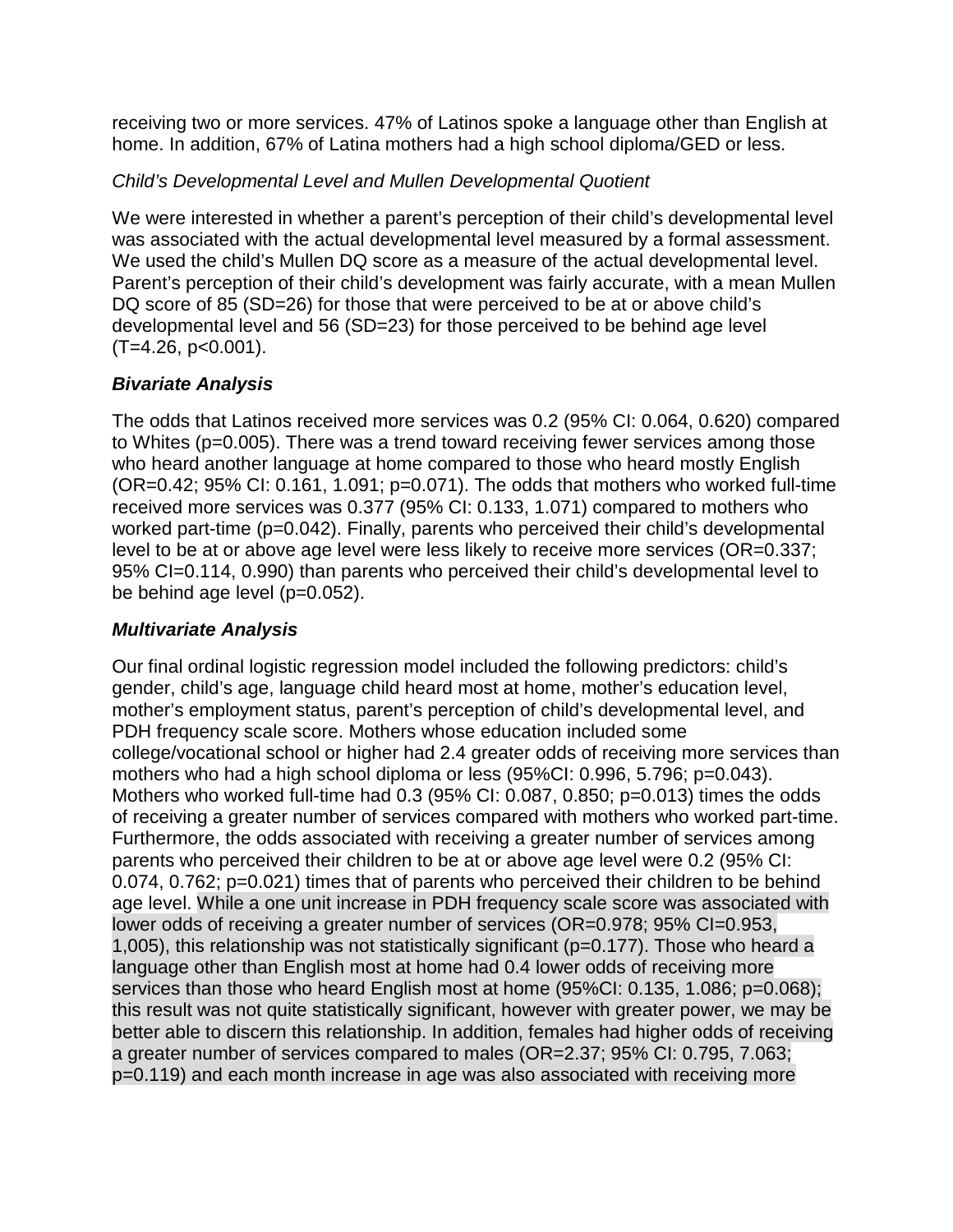services (OR=1.01; 95% CI: 0.973, 1.048; p=0.605), however, neither of these results were statistically significant.

### **V. DISCUSSION**

To our knowledge, this is the first multi-site study of children with confirmed ASD diagnosis and their utilization of early intervention services. Previous population-based studies of ASD have included children with a diagnosis of ASD by parent report; the lack of confirmation of an ASD diagnosis by a gold standard measure leads to a heterogeneous study population that may include children with other developmental diagnoses.

In a reportedly underserved population of children with ASD, we found that more than 50% were receiving no or only one EI service (e.g., speech, behavioral, occupational). Given the known benefits of early intervention for the treatment of ASD, particularly in young children, this result is lower than expected. In our study, while the levels of parental stress appeared to be higher for parents of children with ASD than compared to national norms, stress did not appear to play a significant role in utilization of EI services.

Not surprisingly, socio-economic status (i.e., maternal education) was a significant predictor in whether children with ASD participated in EI services. In our model, maternal education was a proxy for socio-economic status with higher levels of maternal education strongly associated with higher household incomes. Interestingly, children of mothers who worked part-time were more likely to be in EI services than children of mothers who worked full-time, indicating the possibility that in addition to financial resources, time for the main caregiver (usually the mother) to participate in EI services could also be a significant factor for participation.

Parent perception of the impact ASD has on their child's developmental status also appeared to play a role in whether the child was in EI services, with children perceived as developmental delayed in more services. We found that parent perception of child's developmental status was fairly accurate with objective measures, and this has been substantiated in previous studies (ref. Glascoe). Our finding suggests that parents may be more motivated to seek out or participate in EI services if they perceive their child to be behind developmentally.

One limitation of our study was the difficulty standardizing "underserved" across all five sites where data were collected. Currently, "underserved" in autism services means families who have difficulty accessing any autism EI service, which may or may not be dependent on household income. As more studies examine access and utilization of autism services and interventions, further research should attempt to standardize the definition of underserved.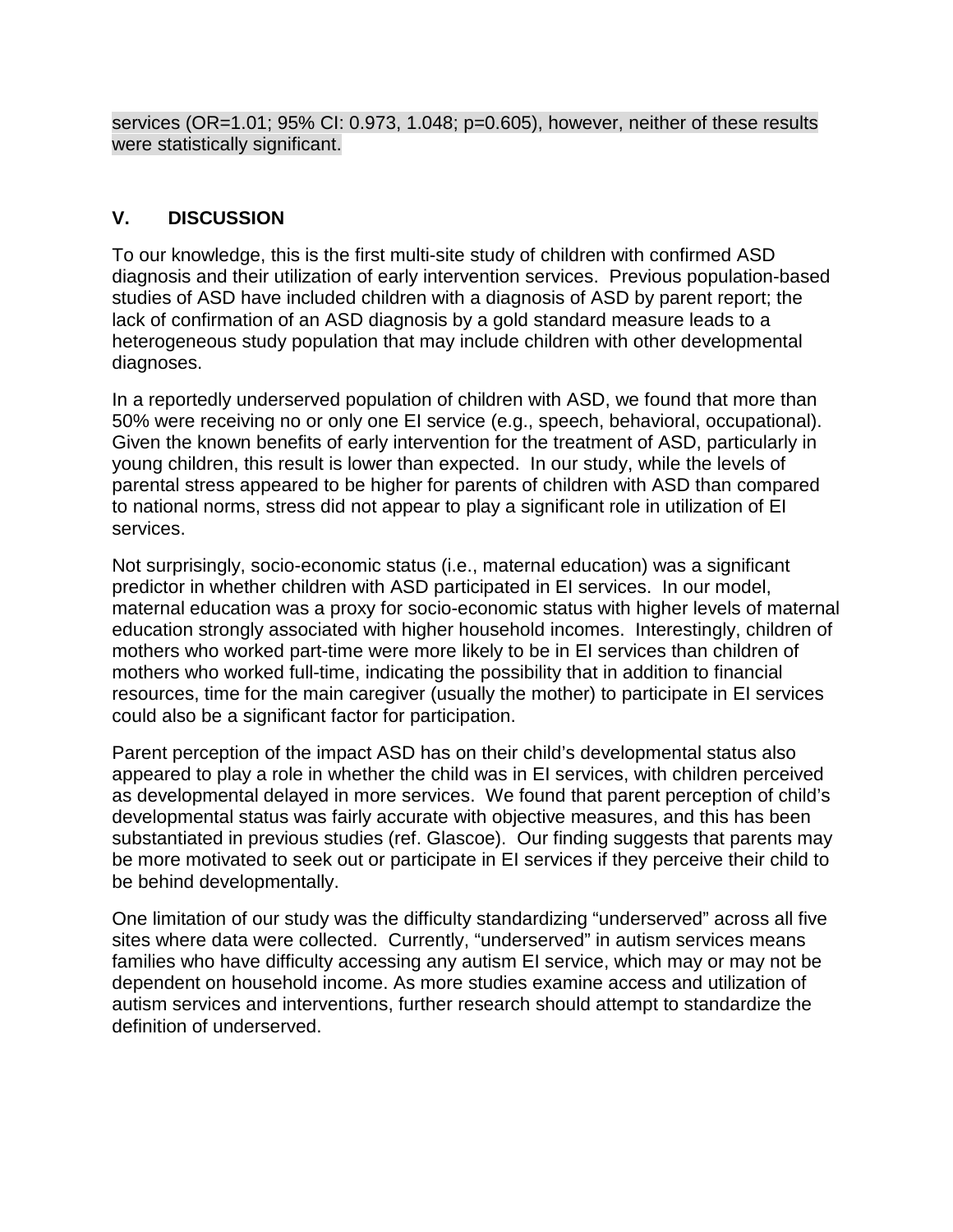#### **IMPLICATIONS**

Our findings have implications for intervention research in ASD and suggest that programs should consider assessing parental "buy-in" and availability as part of enrollment. Future studies should delineate how these family factors may affect the depth and duration of involvement with intervention programs once families have been enrolled.

These findings are particularly relevant for traditionally underserved families of children with autism, recognizing that underserved mothers have higher levels of stress and lower self-perceived efficacy and more risk factors for mental health issues such as depression. While interventions for ASD in underserved settings have focused on language compatibility (i.e., being able to deliver the intervention in Spanish), existing interventions which are going to be modified for underserved populations may have to consider cultural issues as well as higher levels of maternal stress which could affect the ability of a family to "stick with" an intervention or even access the intervention in the first place.

# **VI. LIST OF PRODUCTS**

Two manuscripts in progress:

Kuo AA, Gulsrud A, McCracken C, Karp E, Nimbal V and Kasari C. Early intervention service utilization among underserved children with autism. To be submitted to the *Journal of Developmental-Behavioral Pediatrics*.

Kuo AA, Gulsrud A, McCracken C, Karp E, Nimbal V and Kasari C. Factors contributing to disparities in attendance and completion of autism interventions. In preparation

A new autism services tool was developed to improve ease of data collection and entry. This tool will be used in future autism studies at the UCLA Center for Autism Research and Treatment. It incorporates a treatment history section adapted from a tool developed by Fischbach and Lord (2010).